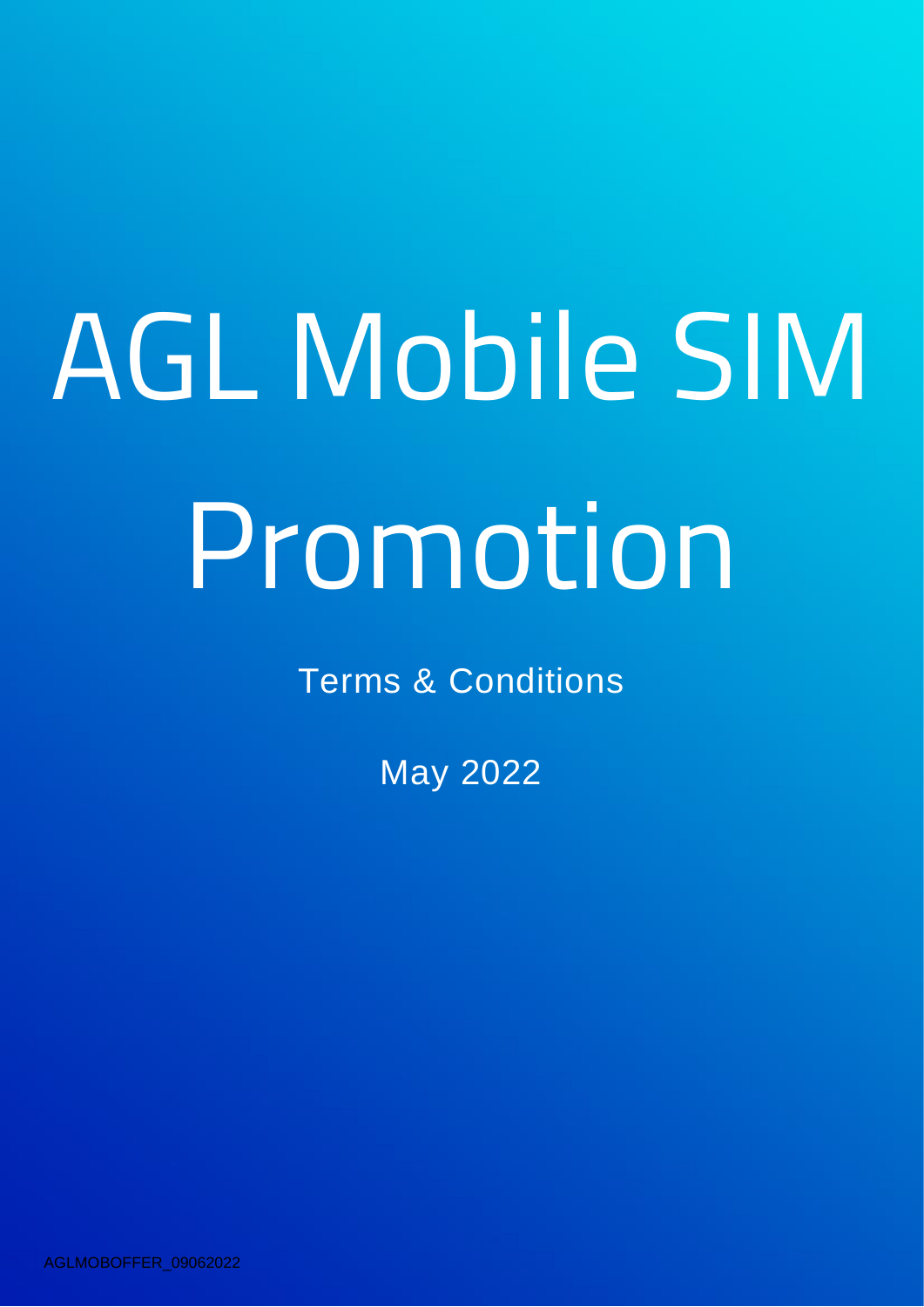## AGL Mobile SIM Promotion May 2022 – Terms & Conditions

| Promotion Period          | 03/05/2022 09:00AM AEST to 29/07/2022 06:00PM AEST, unless varied by AGL<br>("Promotion Period")                                                                                                                                                                                                                                                                                                                                                                                                                                                                                                                                                                                                                                                             |
|---------------------------|--------------------------------------------------------------------------------------------------------------------------------------------------------------------------------------------------------------------------------------------------------------------------------------------------------------------------------------------------------------------------------------------------------------------------------------------------------------------------------------------------------------------------------------------------------------------------------------------------------------------------------------------------------------------------------------------------------------------------------------------------------------|
| Eligible Plan             | AGL mobile SIM plans: Extra Small, Small, Medium and Large (each an "Eligible Plan")                                                                                                                                                                                                                                                                                                                                                                                                                                                                                                                                                                                                                                                                         |
| Eligible Customers        | Available to:                                                                                                                                                                                                                                                                                                                                                                                                                                                                                                                                                                                                                                                                                                                                                |
|                           | New AGL customers who are taking up a new AGL mobile SIM plan (either as a<br>new connection or a port-in) and a new AGL Energy Residential service.<br>Existing AGL Energy Residential customers who are taking up a new AGL mobile<br>SIM plan (either as a new connection or a port-in)<br>Each Eligible Customer is referred to in these T+Cs as "you"/"your".                                                                                                                                                                                                                                                                                                                                                                                           |
| <b>Promotion Benefits</b> | You will not be charged the AGL mobile SIM plan fee for the first three (3) month of your<br>Eligible Plan.                                                                                                                                                                                                                                                                                                                                                                                                                                                                                                                                                                                                                                                  |
| Promotion<br>Conditions   | The promotion cannot be applied to any existing AGL mobile SIM plan (including<br>change of plans).                                                                                                                                                                                                                                                                                                                                                                                                                                                                                                                                                                                                                                                          |
|                           | The promotion is only available if you have an existing, or take up a new, AGL<br>Energy Residential service (gas or electricity) when you take up a new AGL mobile<br>SIM plan during the Promotion Period. If you cancel your AGL Energy Residential<br>service during the first three months of your AGL mobile SIM plan, the promotion<br>will continue to apply to your AGL mobile SIM plan for the remainder of the first<br>three months of your AGL mobile SIM Plan.<br>The promotion starts when your AGL mobile service is connected during the<br>Promotion Period.<br>You must activate your AGL mobile SIM plan service after the SIM card is                                                                                                   |
|                           | delivered to you, and within thirty (30) calendar days of purchase. Failure to do so<br>will result in your AGL mobile SIM plan service being cancelled and the SIM card<br>will no longer be valid.<br>The promotion only applies to your monthly AGL mobile SIM plan fee. You will<br>still be charged for any excess use or charges not included in your AGL mobile<br>SIM plan.<br>After the first three months of your AGL mobile SIM plan, we will start charging<br>$\bullet$<br>you for your monthly AGL mobile SIM plan fee, plus any other applicable usage<br>charges or fees.<br>You can cancel your AGL mobile SIM plan service at any time and there are no<br>early termination fees associated with this promotion, you just need to pay any |